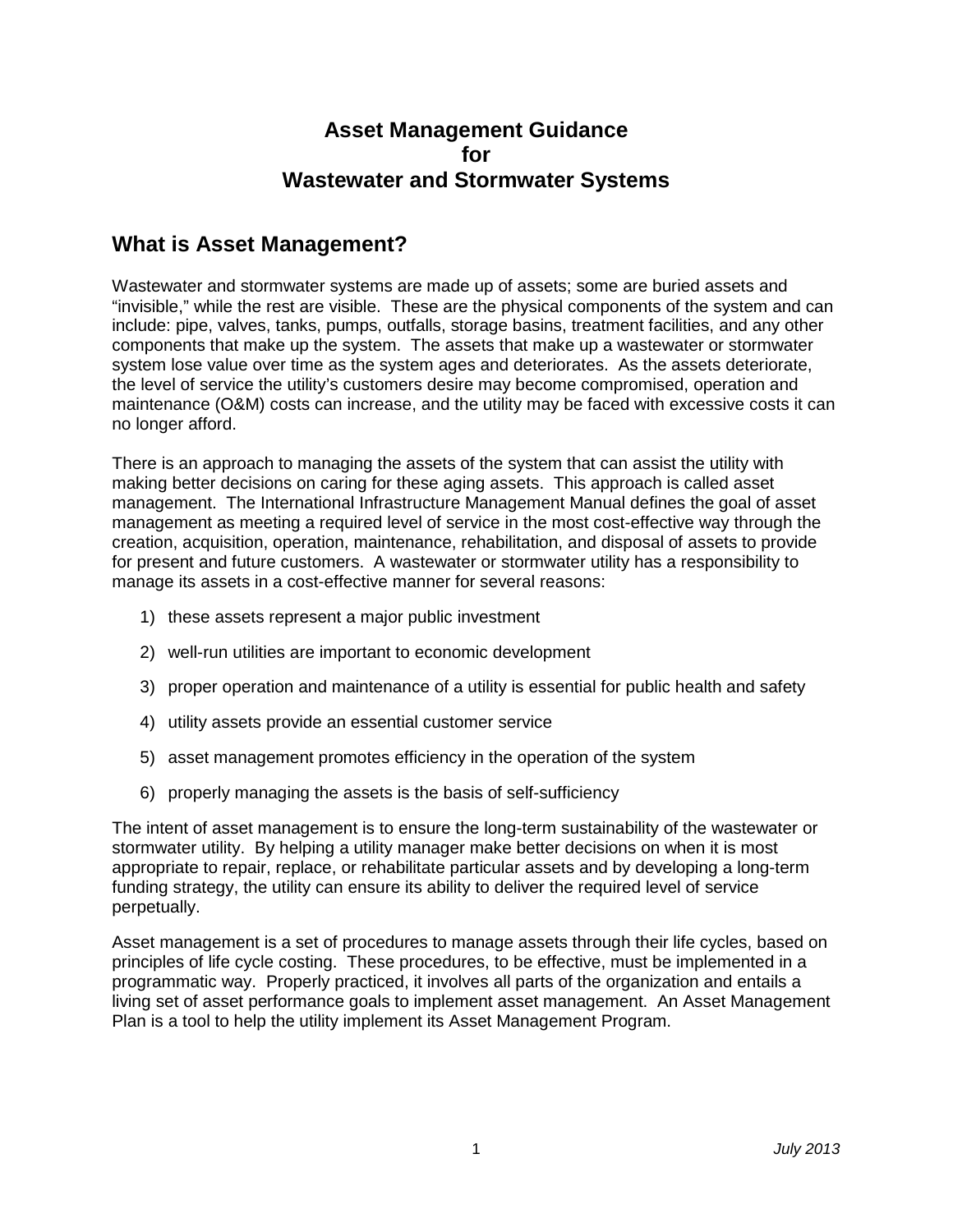#### **Core Components of an Asset Management Plan**

Typically there are five core components in an Asset Management Plan:

- 1) Asset Inventory
- 2) Level of Service
- 3) Critical Assets
- 4) Revenue Structure
- 5) Capital Improvement Project Plan

Effective asset management implementation is comprehensive. It may involve integrating a number of tools along with other existing systems (accounting, financial reporting, purchasing and stores, payroll, etc.) to create a comprehensive information system that will support an integrated Asset Management Program. An Asset Management Program will have a Mission Statement. This Mission Statement defines the program.

The following is an example of a Mission Statement:

We commit to improving and maintaining the public health protection and performance of our wastewater plant/stormwater system and collection/catchment utility assets, while minimizing the long-term cost of operating those assets. We strive to make the most cost-effective renewal and replacement investments and provide the highest-quality customer service possible.

A Department of Environmental Quality (DEQ)-approved Asset Management Plan will include a Mission Statement and list Asset Management Team members. A Mission Statement should be an overarching purpose for maintaining an Asset Management Program. Consider the impacts to public health, your ability to comply with regulations, and financial stability if you do not manage utility resources. An Asset Management Plan will have short-term and long-term processes to evaluate current conditions and revise/update as needed. It will also contain an Action Plan that identifies actions needed to make improvements and meet goals.

When assembling an Asset Management Team, consider current and past municipal staff (officials, board members, clerks, accountants, and engineers), current and past utility staff (operators and other service workers), and any other stakeholders that can help in assembling the information to develop your Asset Management Plan.

## **Asset Inventory**

The first core component of asset management is the asset inventory. This component is probably the most straightforward of all. It is also, arguably, the most important and time consuming. Questions that the utility will ask itself in this component are:

- What do I own?
- Where is it?
- What condition is it in?
- What is its remaining useful life?
- What is its value?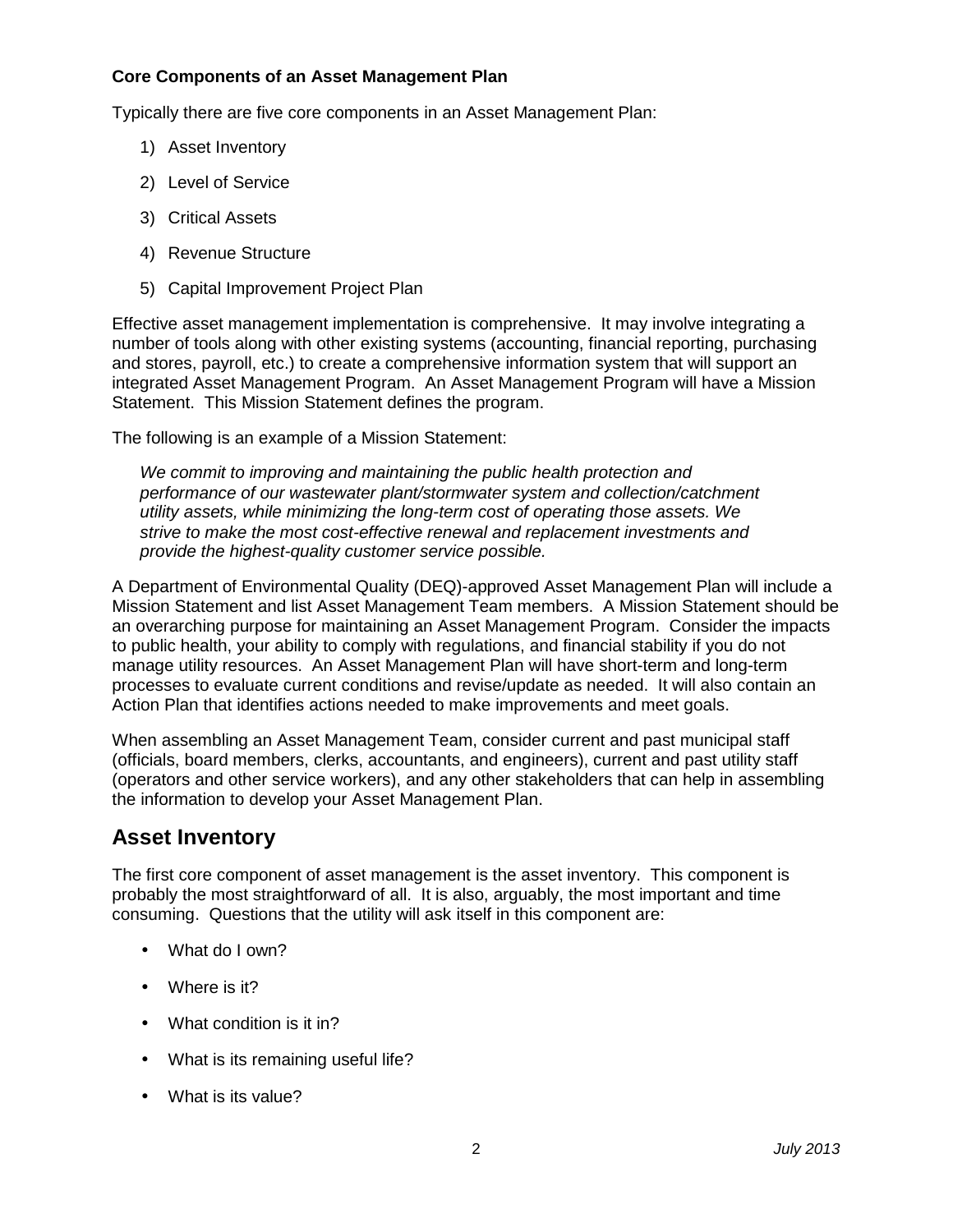#### **What do I own?**

The most fundamental question a utility owner, manager, or operator can ask is, "what assets do I have?" It is absolutely critical for a utility to understand what it owns. It is difficult to manage something effectively if you don't know what that "something" is. However, this is not an easy question to answer: some assets are underground and can't be seen; assets generally are put in at different times over a long period of time; records regarding what assets have been installed may be old, incomplete, inaccurate, or missing; and staff turnover in operations and management may limit the historical knowledge of system assets. Because of these difficulties, doing a complete asset inventory on the first try may not be possible. It is important to recognize that asset inventory is an ongoing process.

To develop the initial inventory, there are a number of resources a utility can draw upon such as as-built drawings, invoices, staff knowledge, visual observation, interviews with residents and consultants. A utility should use as many approaches as it deems necessary to get the best initial inventory of assets. Information on each asset may include the manufacturer, original price, and category (i.e., collection, catchment, treatment, etc.).

#### **Where are my assets?**

Once you know what you have, it is important to know where the assets are located. This involves two steps:

- 1) connecting the asset in the inventory to a specific location
- 2) mapping the assets

The first step is to connect the asset with a location. The location could be a street name, street address, or building location such as pump house or treatment building. The addresses should be as specific as possible; that way, assets can be grouped together based on their asset type, such as all catch basins on Main Street.

Mapping will provide a visual picture of the asset locations, especially buried assets. The map can be as simple as a hand drawn map or as complex as a Geographic Information System (GIS) map.

#### **What is the condition of my assets?**

After the assets have been identified and located, it is important to know the condition of the assets. A condition assessment can be completed in many different ways, depending on the capability and resources of the utility. The simplest way is to assign a numerical ranking to each asset. This approach uses the best information available. Below is an example of a ranking system.

| <b>Condition Rating</b> | <b>Description</b>         |  |  |
|-------------------------|----------------------------|--|--|
|                         | Unserviceable              |  |  |
| 4                       | Significant Deterioration  |  |  |
| 3                       | Moderate Deterioration     |  |  |
| 2                       | Minor Deterioration        |  |  |
|                         | New or Excellent Condition |  |  |

#### **Condition Assessment**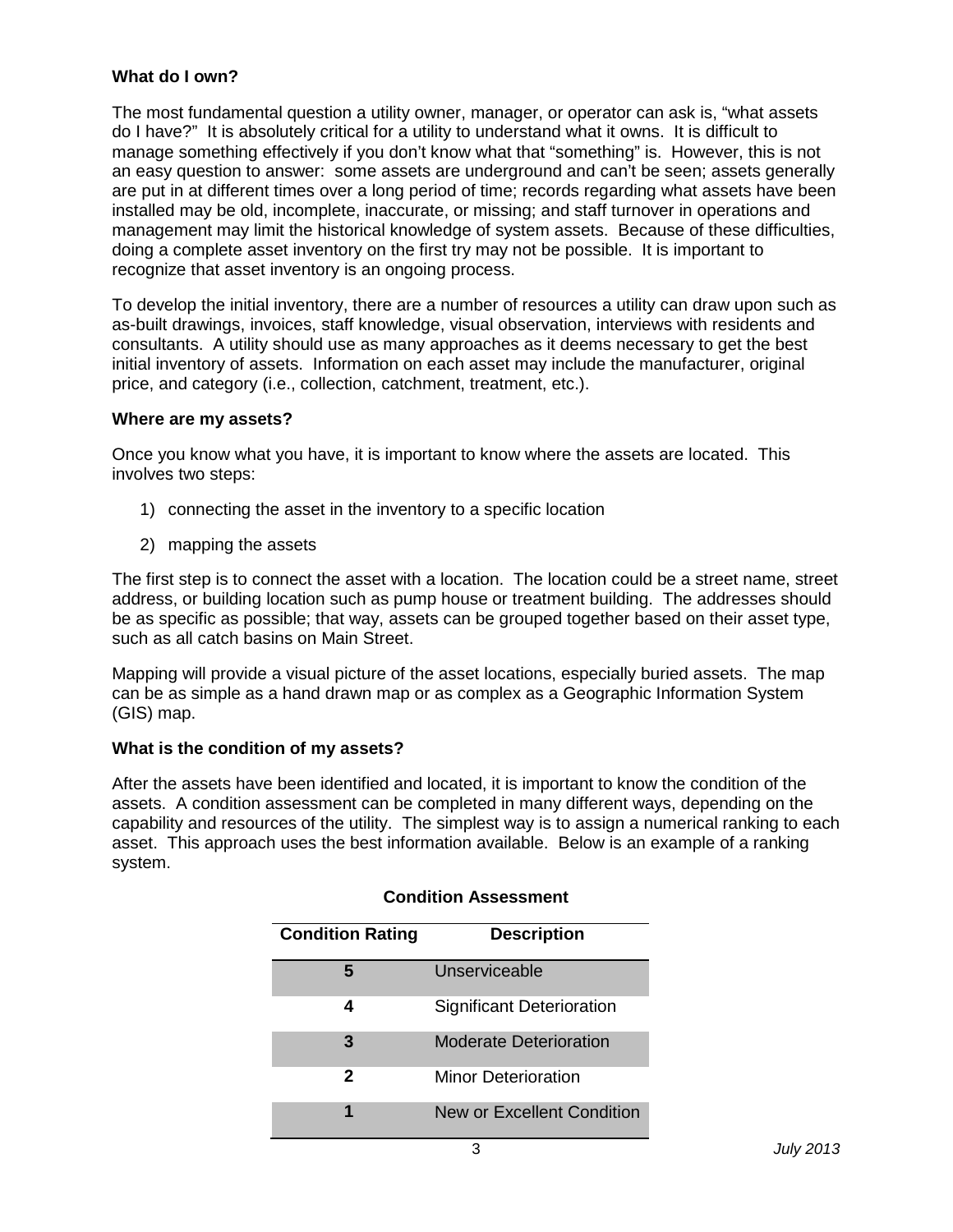If resources are available, a higher level of assessment could include televising sewer or stormwater pipes.

#### **What is the remaining life of my assets?**

All assets will eventually reach the end of their remaining useful lives. Some assets will reach this point sooner than other assets. There are many factors that will affect the useful life of an asset such as maintenance practices, type of materials, usage, and surrounding environment. Useful life will also vary over time; for example, a pump may originally have been assigned a useful life of 15 years, but with proper maintenance that useful life may extend to 20 years. Useful life should be reevaluated on a regular basis. Past experience, system knowledge, existing and future conditions, and maintenance practices will dictate ongoing changes/updates to the useful life.

#### **What is the value of my assets?**

The value of the asset is the cost to replace the asset after it has exhausted its useful life. Obtaining costs for the asset replacement is not easy. In some cases, the utility will use an estimate based on best practices; in other cases, the utility may rely on a consultant or manufacturer's catalogs and sales representatives. More reliable data can be added when available.

### **Organizing the Asset Inventory/Summary**

There are many options regarding how to manage the asset inventory data. Included in this workbook is an Excel spreadsheet. However, there are commercial and open-source software options available as well as the opportunity for a utility to create its own database for asset inventory. The key to any asset inventory is that the data is comprehensive, accessible, and there is a means to safeguard the data. It is important to develop at least a rudimentary asset inventory with all of the characteristics discussed above. The data quality can be increased over time as the system gathers more information and the Asset Management Team becomes more comfortable with the concept of asset management.

It is critical for utilities to understand that asset inventory is an ongoing process. Over time, assets will be added and deleted from the asset inventory. Utilities should also be careful to not let themselves get "bogged down" in the asset inventory component. Asset inventory, while critical, should not be all consuming. As time goes on, a utility should consider ways in which it can make the inventory more sophisticated. As an example, a system may want to develop a GIS map and database or add radio frequency tagging of the assets for tracking purposes.

#### **Using the Asset Inventory Tab**

An Asset Inventory Tab has been included as part of the Asset Management Workbook. This Excel spreadsheet allows users to input data in each of the cells. The spreadsheet lists assets in column A and can be expanded by inserting any additional number of desired rows. More columns can be added to expand the number of asset identifiers such as serial number or date installed. Columns for Probability of Failure and Criticality of Asset perform mathematical functions to determine the Business Risk and should not be used to enter data. The forthcoming section on Critical Assets will provide information on inputting data into cells.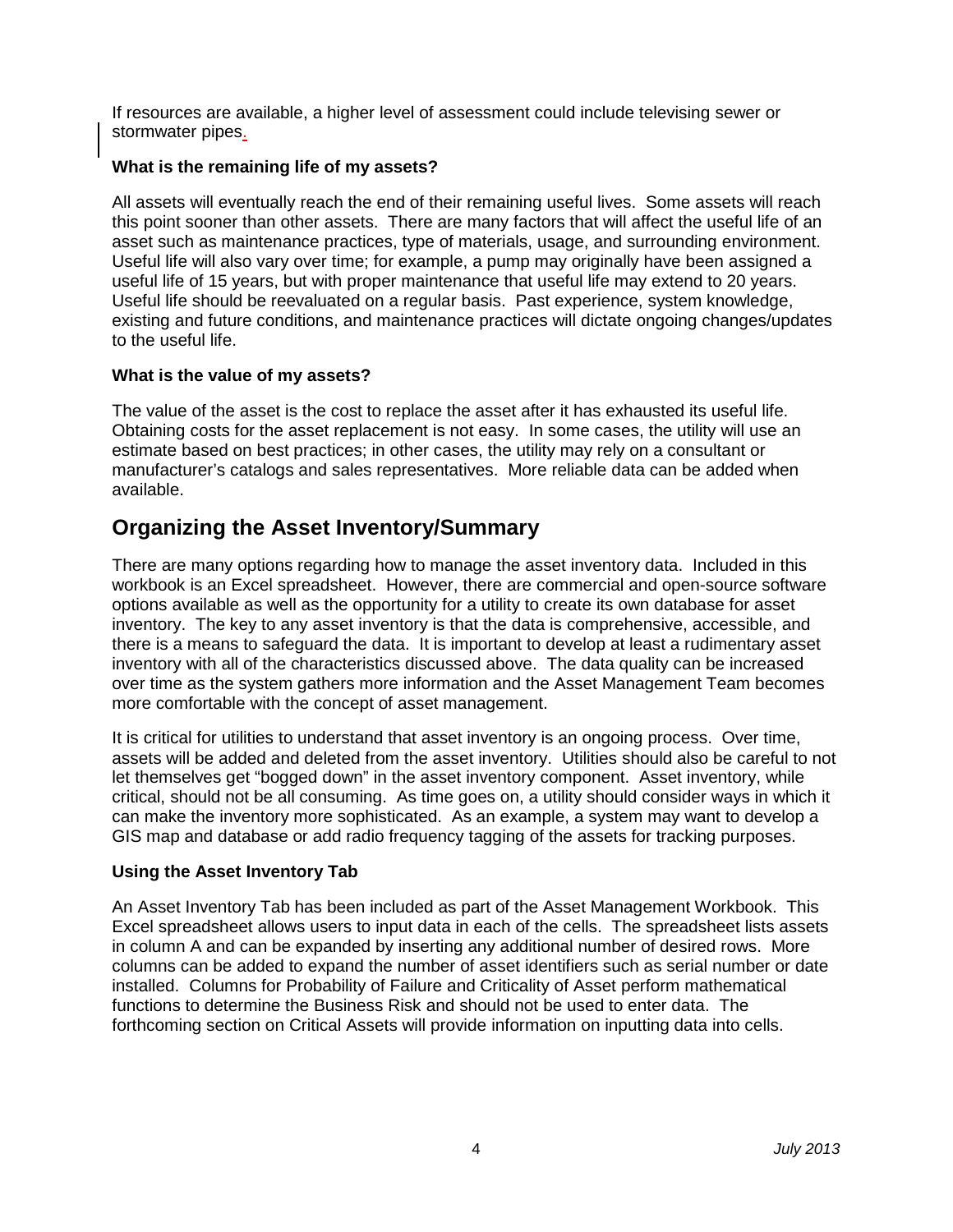### **Level of Service**

Level of Service (LOS) defines the way in which the utility stakeholders want the utility to perform over the long term. The LOS can include any technical, managerial, or financial components the utility wishes, as long as all regulatory requirements are met. The LOS will become a fundamental part of how the utility is operated.

The best way to understand LOS may be to think of a worst case scenario. Imagine a wastewater system that struggles to keep the necessary chemicals ordered, has National Pollutant Discharge Elimination System (NPDES) violations on a regular basis, has seasonal basement flooding, has inaccurate billing numbers due to water meters over 30 years old, and has no idea how to start addressing their problems. Because of these issues, the wastewater system has difficulty with compliance and receives customer complaints regularly, even though sewer rates are low. The LOS for this system would be considered low.

All utilities must operate within the state and federal regulations and requirements. These regulations are generally specified in the Clean Water Act for wastewater and stormwater systems, but there are additional rules and regulations at the local, state, and federal level. Although the local, state, and federal regulations may set bare minimum standards of operation in the LOS, these standards may not adequately address all areas of operation and should not be the sole factor of the LOS. Utilities should include many other factors to delineate important areas of the utility's operation.

Within the range of the minimum (regulations) and maximum (absolute capabilities of assets), there are numerous items a utility could include within its LOS. Items may be included so the utility can communicate its intentions with its customers, measure its performance, and determine critical assets. Understanding what LOS to choose will help in developing an Asset Management Plan that truly captures the utility's performance and how to accomplish future goals.

It is important for the utility to communicate with its customers to avoid confusion, bad feelings, accusations of improper operation, and to make clear what the customer's expectations should be. This need for communication is particularly important for smaller, rural systems, but it is important for all systems. The Asset Management Team should develop a LOS Statement to help focus efforts on what an Asset Management Plan should accomplish and how to be most cost effective while meeting customer expectations and complying with local, state, and federal regulations. The LOS Statement should address the service areas, identify any deficiencies, and set goals for improvement.

Defining the LOS sets the goals for the utility. These goals allow the operations staff to have a better understanding of what is desired from them, and the management has a better understanding of how to use staff and other resources more efficiently and effectively. Reviewing how the utility is meeting LOS also allows the management to shift resources if needed from one task to another to meet all the goals most effectively. Understanding the desired LOS will help to prioritize and characterize the system's assets, as well as how to manage finances to reach the LOS goals.

There is a direct link between the LOS provided and the cost to the customer. When a higher LOS is provided, costs to provide that higher level will likely increase. This direct link demands that the utility have an open dialogue with its customers regarding the LOS desired and the amount the customers are willing to pay for this LOS or increased services.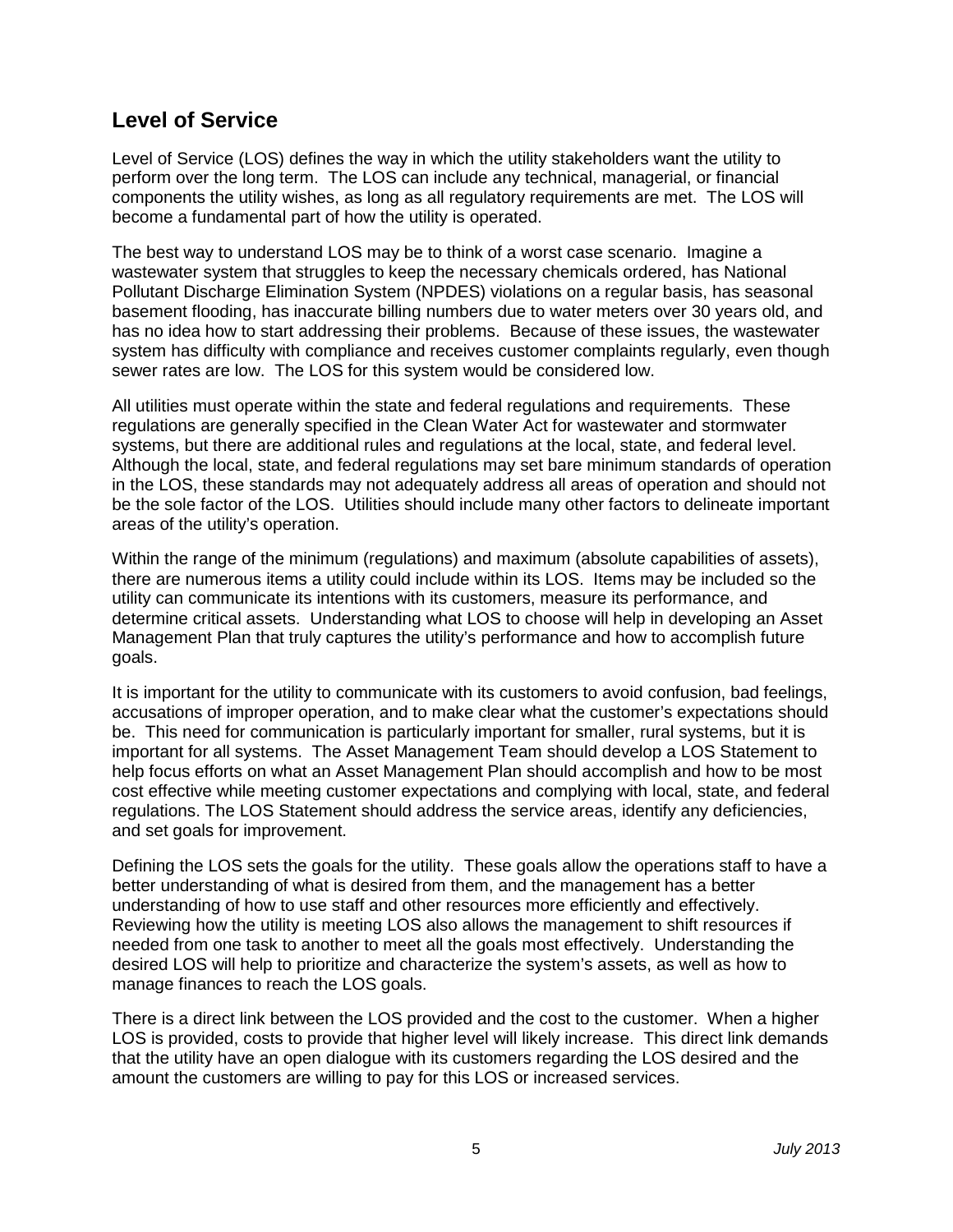Ideally, the public or customers of the utility would be actively involved in the development of the LOS. Similar to the overall Asset Management Plan that will change and adjust over time, the LOS may need to be adjusted from time to time. This adjustment may be required because the system may discover that it is too costly to operate the system at the levels previously defined. Or the adjustment may be necessary due to new rules or regulations that require a change in operation. Additionally, the customers may feel that they desire a different level of service. As with all components of asset management, LOS is an ongoing process and determining and detailing the level of service that the system is going to provide is a key step in asset management.

Typical questions to consider when developing the LOS for the system:

- 1) What is the LOS goal for health, safety, and security?
- 2) How often is the system out of compliance with regulations?
- 3) Are the operators properly certified?
- 4) How does the utility stay aware of and prepare for new regulations?
- 5) Do you share your LOS statement with your customers?
- 6) How do you track and respond to customer needs/complaints?
- 7) Can the current process be improved?
- 8) How quickly does the utility respond to customer issues?
- 9) Is maintenance being deferred to save money?
- 10) How much will the improvements cost and how will they be funded?
- 11) Are assets being properly maintained to insure they are in reliable working condition?
- 12) What areas within the system are most important to insure the best LOS possible?
- 13) When considering a preferred LOS, are asset age and life cycles, asset conditions, funding availability, etc. being factored in?
- 14) How often will the LOS statement be reviewed in order to capture changes such as funding availability (growth and decline), regulatory requirements, demand of customers (increases/decreases in customers), and physical deterioration of assets (addressing maintenance)?
- 15) Are O&M activities being maximized to meet the LOS goals?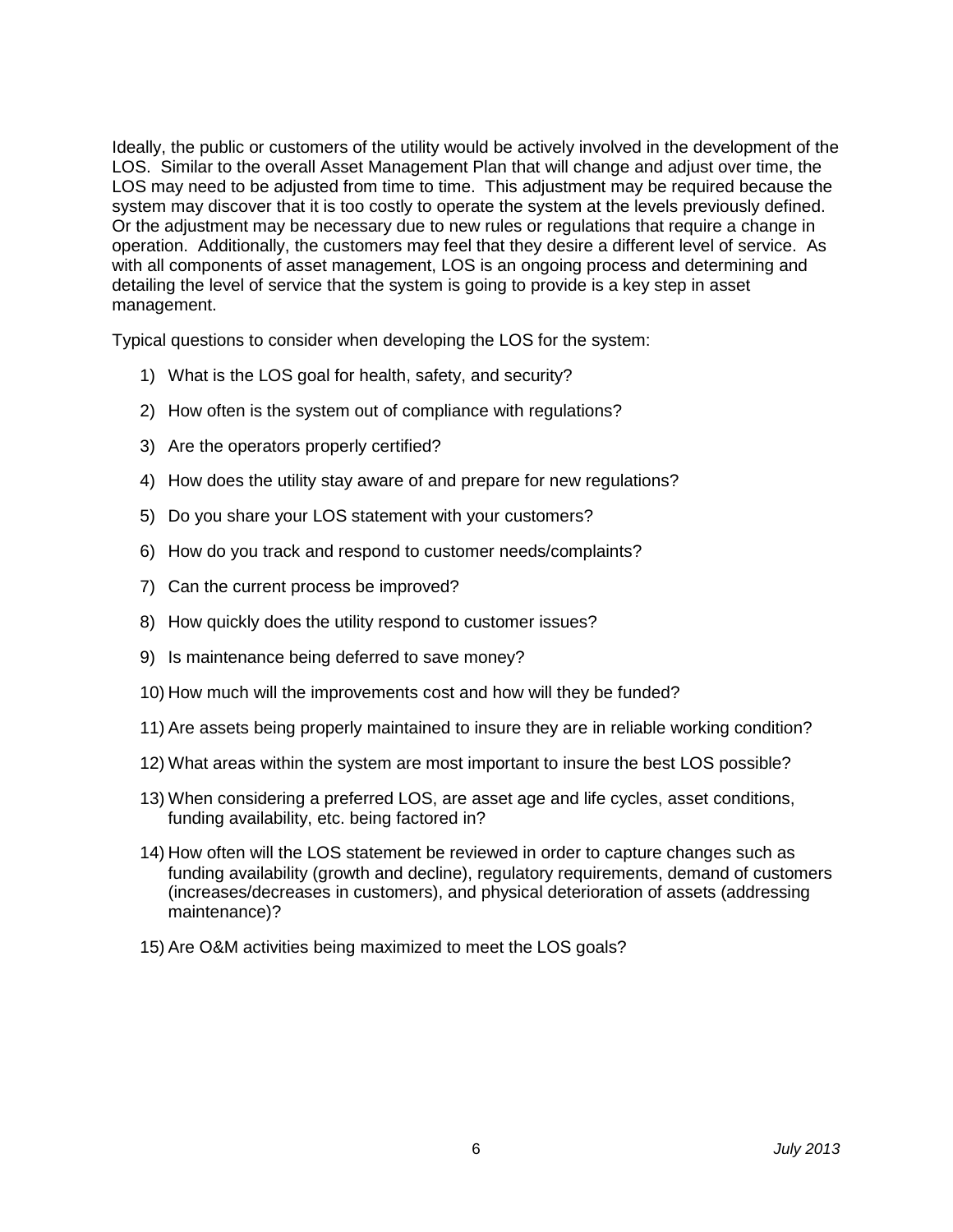# **Critical Assets**

Not all assets are equally important to the utility's operation. Some assets are highly critical to operations and others are not critical at all. Certain assets or types of assets may be critical in one location, but not critical in another. For example, a pump station serving the downtown area may be deemed more critical than a pump station servicing an industrial park under construction. A utility must examine its assets very carefully to determine which assets are critical and why.

#### **Determining Criticality**

In determining criticality, two questions are important. The first is how likely is it that the asset will fail; and second, what is the consequence of failure. Determining an asset's criticality will allow a utility to manage its risk and aid in determining where to spend operation and maintenance dollars and plan capital expenditures.

To determine the probability of failure a utility needs to look at a number of factors: asset age, condition of asset, failure history, historical knowledge, experiences with that type of asset in general, maintenance records, and knowledge regarding how that type of asset is likely to fail. Below is an example of a ranking system for probability of failure.

| <b>Description</b> | <b>Performance</b><br>Rating | <b>Failure of Individual Item</b>                                      | <b>Type of Failure</b>                                  |  |
|--------------------|------------------------------|------------------------------------------------------------------------|---------------------------------------------------------|--|
| <b>Imminent</b>    | 5                            | Likely to occur in the life of the<br>item                             | Continuously experienced                                |  |
| <b>Probable</b>    | 4                            | Will occur several times in the<br>life of an item                     | Will occur frequently                                   |  |
| <b>Occasional</b>  | 3                            | Likely to occur sometime in the<br>life of an item                     | Will occur a few times                                  |  |
| Remote             | 2                            | Unlikely but possible to occur in<br>the life of an item               | Unlikely, but can<br>reasonably be expected to<br>occur |  |
| Improbable         | 1                            | So unlikely, it can be assumed<br>occurrence may not be<br>experienced | Unlikely to occur, but<br>possible                      |  |

#### **Probability of Failure Levels**

To determine the consequence of failure, it is important to consider all of the possible costs of failure. These costs include: cost of repair; social cost associated with the loss of the asset; repair/replacement costs related to collateral damage caused by the failure; legal costs related to additional damage caused by the failure; environmental costs created by the failure; loss of business revenue to the community; and any other associated costs or asset losses. The consequence of failure can be high if any one of these costs are significant or the accumulation of several costs occur with a failure. Below is an example of a ranking system for the consequence of failure.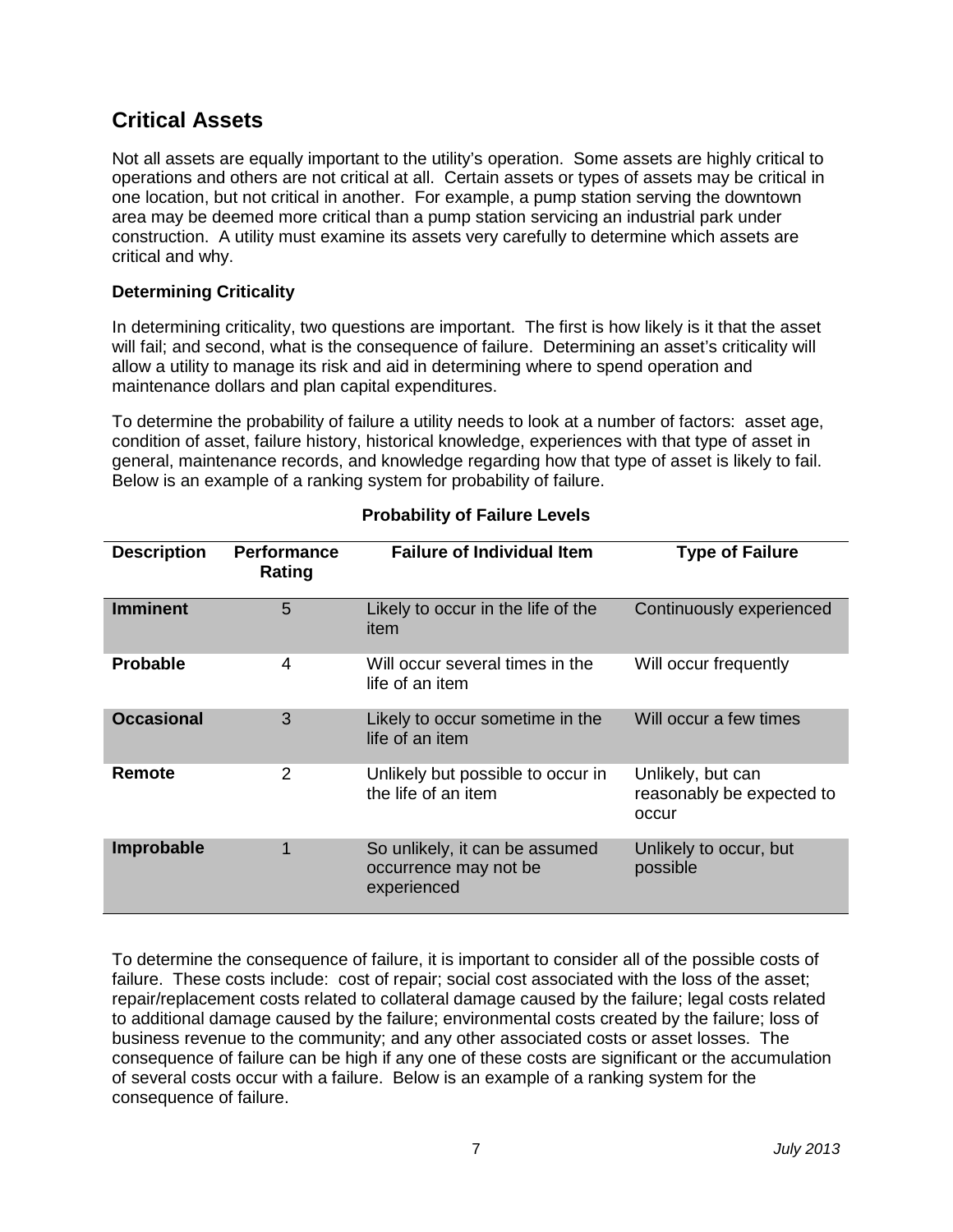#### **Consequence of Failure Levels**

| <b>Description</b>                | Level |                                                                                                                             |
|-----------------------------------|-------|-----------------------------------------------------------------------------------------------------------------------------|
| <b>Catastrophic</b><br>disruption | 5     | Massive system failure, severe health affect, persistent and<br>extensive damage                                            |
| <b>Major disruption</b>           | 4     | Major effect, major loss of system capacity, major health effects,<br>major costs, important LOS compromised                |
| <b>Moderate</b><br>disruption     | 3     | Moderate effect, moderate loss of system capacity, moderate<br>health effects, moderate costs, important LOS still achieved |
| <b>Minor disruption</b>           | 2     | Minor effect, minor loss of system capacity, minor health effects,<br>minor costs                                           |
| Insignificant<br>disruption       | 1     | Slight effect, slight loss of system capacity, slight health effects                                                        |

#### **Assessing Criticality**

Assessing criticality requires an examination of the probability of failure and the consequence of failure as discussed above. The assets that have the greatest probability of failure and the greatest consequences associated with the failure will be the assets that are the most critical. The table below is an example of assessing criticality.

An analysis of different assets will reveal which asset has the highest criticality factor and, therefore, which asset would require the most attention either for repair or replacement.

| <b>Multiplied</b>             |             | <b>Consequence (Cost) of Failure</b><br>High<br>Low |                |                 |    |    |
|-------------------------------|-------------|-----------------------------------------------------|----------------|-----------------|----|----|
|                               |             |                                                     | 2              | 3               | 4  | 5  |
| Low                           | 1           | 1                                                   | $\overline{2}$ | 3               | 4  | 5  |
| <b>Probability of Failure</b> | $\mathbf 2$ | $\overline{2}$                                      | 4              | $6\phantom{1}6$ | 8  | 10 |
|                               | 3           | 3                                                   | 6              | 9               | 12 | 15 |
|                               |             |                                                     | 8              | 12              | 16 | 20 |
| High                          | 5           | 5                                                   | 10             | 15              | 20 | 25 |

#### **Assessing Criticality**

To use this table, estimate the probability of failure from 1 to 5, with 5 being very high probability of failure and 1 being a very low probability of failure. Then assess the consequence of failure from 1 to 5 in the same manner. Using the number for probability of failure, move across the row until the column associated with the number for consequence of failure is reached. Alternatively, move down the column for the consequence of failure until the row for probability of failure is reached. Locate the number that is in the box where the row and column intersect. That is the criticality number for the asset.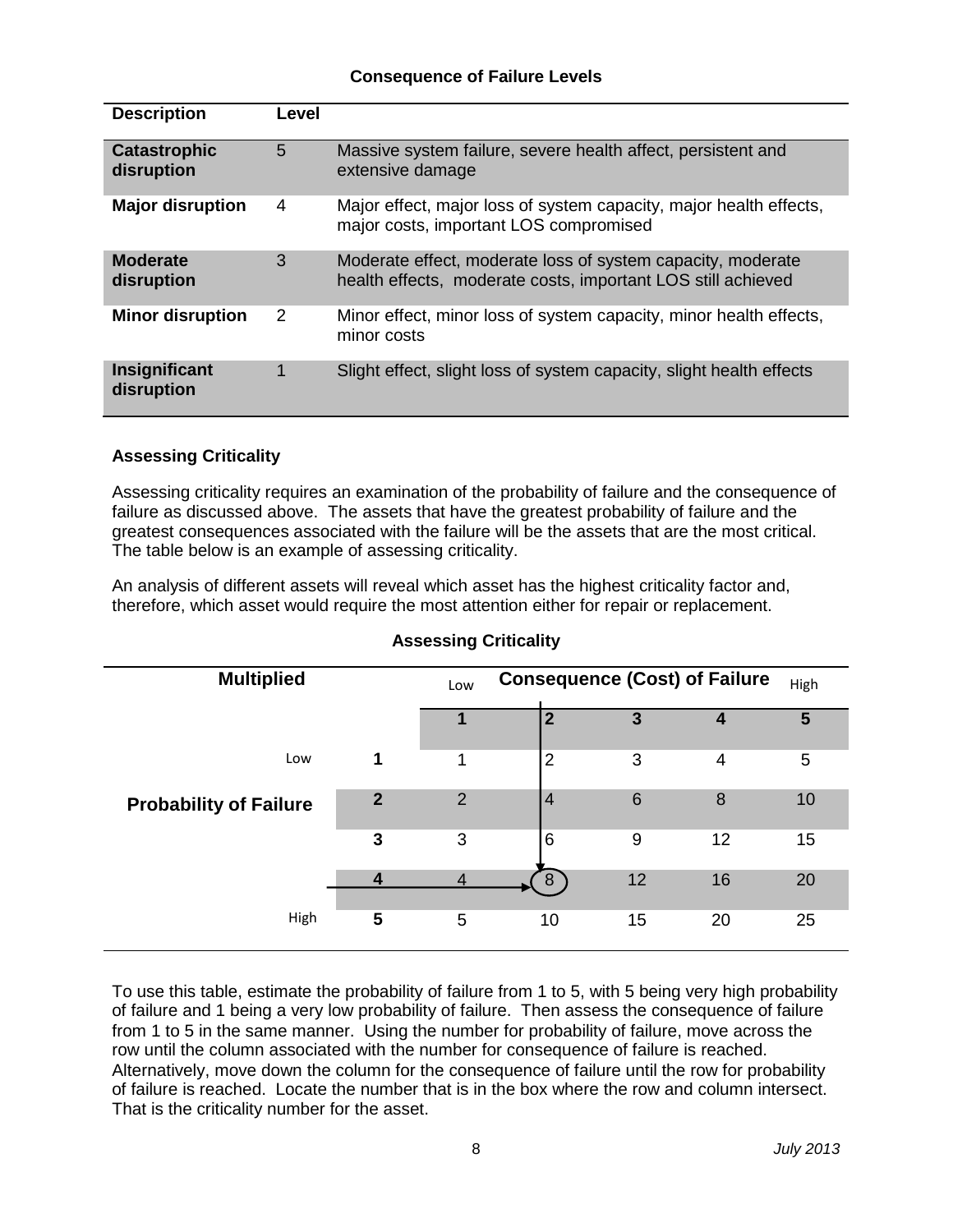As an example in a wastewater system:

Asset: Pine Street Pump Station; constructed in 1950

Service History: One service repair in the past 5 years

Probability of failure: 4 – pump is old, but when repaired it was still in reasonable condition

Consequence of failure: 2 – The pump station services a now abandoned industrial park. The city wants to maintain service, but presently services no customers. The station has easy access, so repair is relatively easy and timely.

Probability of failure \* Consequence of failure = Criticality factor

 $4 * 2 = 8$ .

Criticality Factor: 8 – An 8 would not be considered a critical rating. Typically an asset falling in the criticality range of 1 to 8 will not be considered critical. An asset falling in the criticality range of 9 to 16 will be important, but not critical. An asset above 16 in the criticality range will be considered critical.

#### **Redundancy**

When determining the criticality factor of an asset, one more element is considered – that of redundancy. Redundancy can significantly reduce risk. If one part of a system fails and there is not another part for redundancy and/or backup to immediately take its place, then risk is increased. Lack of redundancy in any system is not good.

Redundancy refers to whether there are other assets that are able to provide the same service if failure occurs. For example, a large-diameter pipe responsible for gathering and conveying all the sewage for an entire city to the wastewater treatment plant is a critical asset because there is no alternative – the probability of failure may not be great, but the consequence of failure is catastrophic. Does the utility have any other asset, system, or approach that will completely fulfill the function of the critical asset if it fails? Does the utility have any other asset, system, or approach to partially fulfill the function of the critical asset if it fails? If an asset is determined to be critical, then redundancy is critical. Risk should be managed in any decision-making process. The utility should analyze and document acceptable risk tolerance for all critical assets.

#### **Criticality Analysis Over Time**

The condition of the asset will change over time as will the consequences related to failure. Therefore, it will be necessary to periodically review the criticality analysis and make adjustments to account for changes in the probability of failure and the consequence of failure. As with all the components of the Asset Management Plan, the criticality analysis is an on-going process.

#### **Using the Asset Inventory Tab**

The Asset Inventory Spreadsheet, which is part of the workbook, has cell inputs for Probability of Failure and Consequence of Failure and then calculates the Criticality Factor. Use the Asset Description Tab to determine the numerical rating for Probability and Consequence for each asset. The Asset Inventory Spreadsheet will then calculate a Criticality Factor. If the Criticality Factor is greater than 18, the number will be bolded and the cell will be highlighted in red. This indicates that the asset and its failure is significant and should be added to the Capital Improvement Project Plan Tab.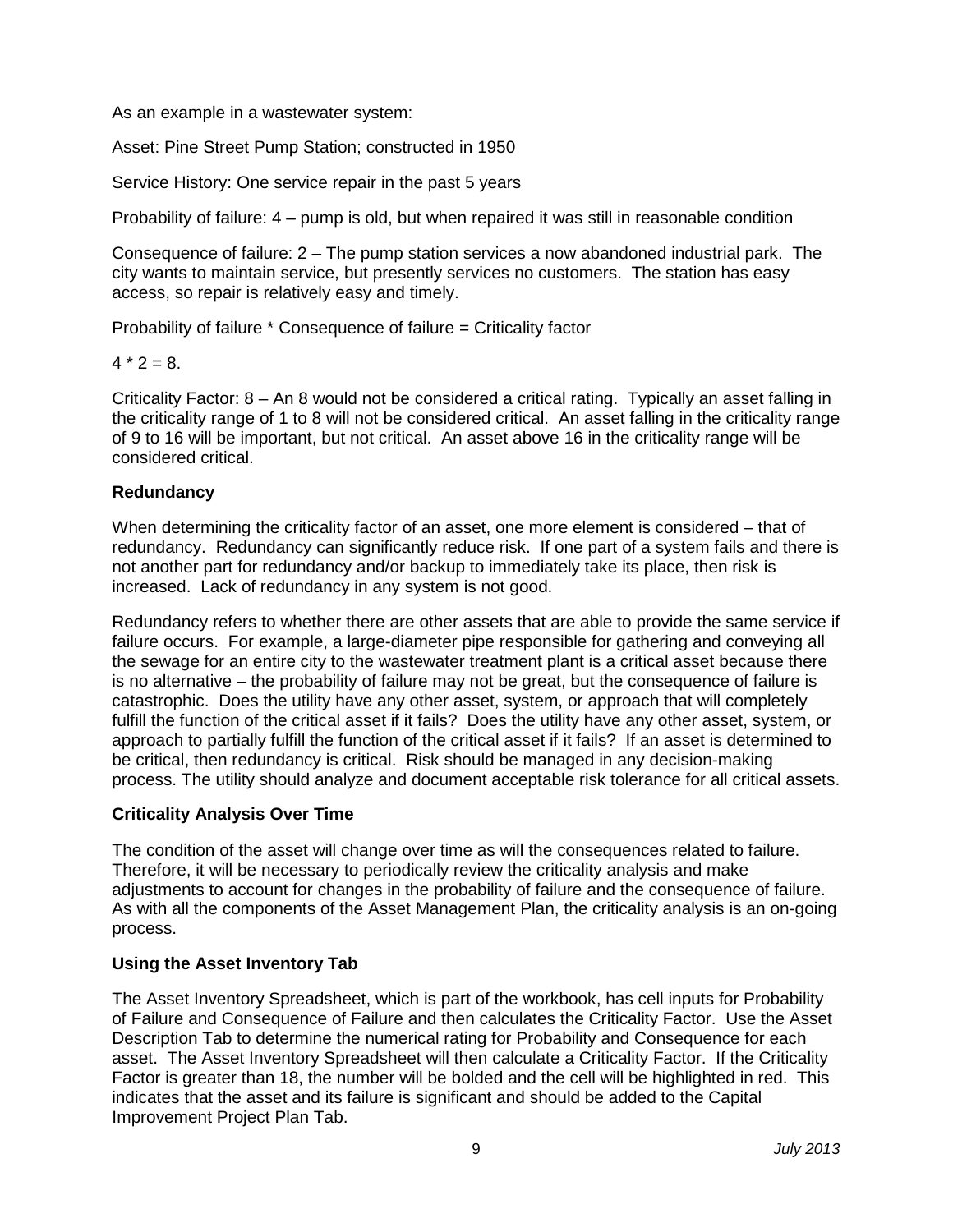## **Revenue Structure**

The rate methodology is a tool to determine rates and charges that will provide sufficient revenues to cover operation, maintenance, replacement, capital improvement projects, and debt costs. A billable flow methodology will generate revenue through a commodity rate based on usage. A readiness to serve or fixed charge methodology will generate revenues through a fixed unit such as a residential equivalent unit or meter equivalent unit. A fixed and variable methodology is a combined methodology and will generate revenues for fixed expenses through a fixed unit and generate revenues for variable expenses through a commodity rate. The fixed unit generates a fixed revenue stream, which is used to recover those costs that are incurred regardless of flow, such as insurance and debt payments. The variable rate generates revenue based on flow, which is used to recover those costs incurred due to usage, such as chemicals and power.

The budget should consist of the actual budget line items as required by the State of Michigan Chart of Accounts and other accounting statutes, rules, regulations, and requirements applicable to municipal entities. Only those costs related to the wastewater or stormwater system should be listed in the wastewater or stormwater budget. Accurate budgeting will help track and control spending, ensure accountability, and improve the ability to anticipate expenses.

Once total expenses have been identified, rates and charges can be reviewed to determine which will provide sufficient revenues to cover expenses. If subsidies occur, then the users of the system are not paying for the true cost of service – someone else is making up the difference. While temporary subsidies are sometimes necessary to cover unexpected costs, continued use of subsidies will result in either significant rate increases in the future or a problematic deficit in the wastewater or stormwater budget.

#### **Replacement**

The rate methodology should also include a replacement breakdown. This breakdown will identify items owned by the utility. These operating pieces of equipment generally have a useful life of 20 years or less with values of more than \$500, contain moving parts, and would include such things as vehicles, generators, pumps, motors, and computers. Replacement items will also appear in the asset inventory, but usually have a dedicated funding source due to their limited useful life and importance to the operation of the system. On an annual basis, replacement funds are set aside in a dedicated "Replacement Fund" and build up until needed. The purpose of the Replacement Fund is to set aside money on an annual basis for items that will need to be replaced during the normal course of operating the system. Once a particular item fails, money is drawn from the Replacement Fund to replace the item in question without disrupting the existing budget.

#### **Using the Replacement Tab**

A Replacement Tab is developed that lists operating assets that will be replaced within the next 20 years that will be funded out of system revenues. The Replacement Tab will contain assets identified as replacement items. For each item, a remaining useful life and replacement cost is identified. The replacement cost is the cost to replace the item at failure or replacement time. The replacement cost is divided by the remaining useful life to calculate an annual contribution to the Replacement Fund for each item. The annual total amount for replacement will then be included in the budget as a line item. These items will be funded out of system revenues, so they must be accounted for in the annual budget and in the rates and charges.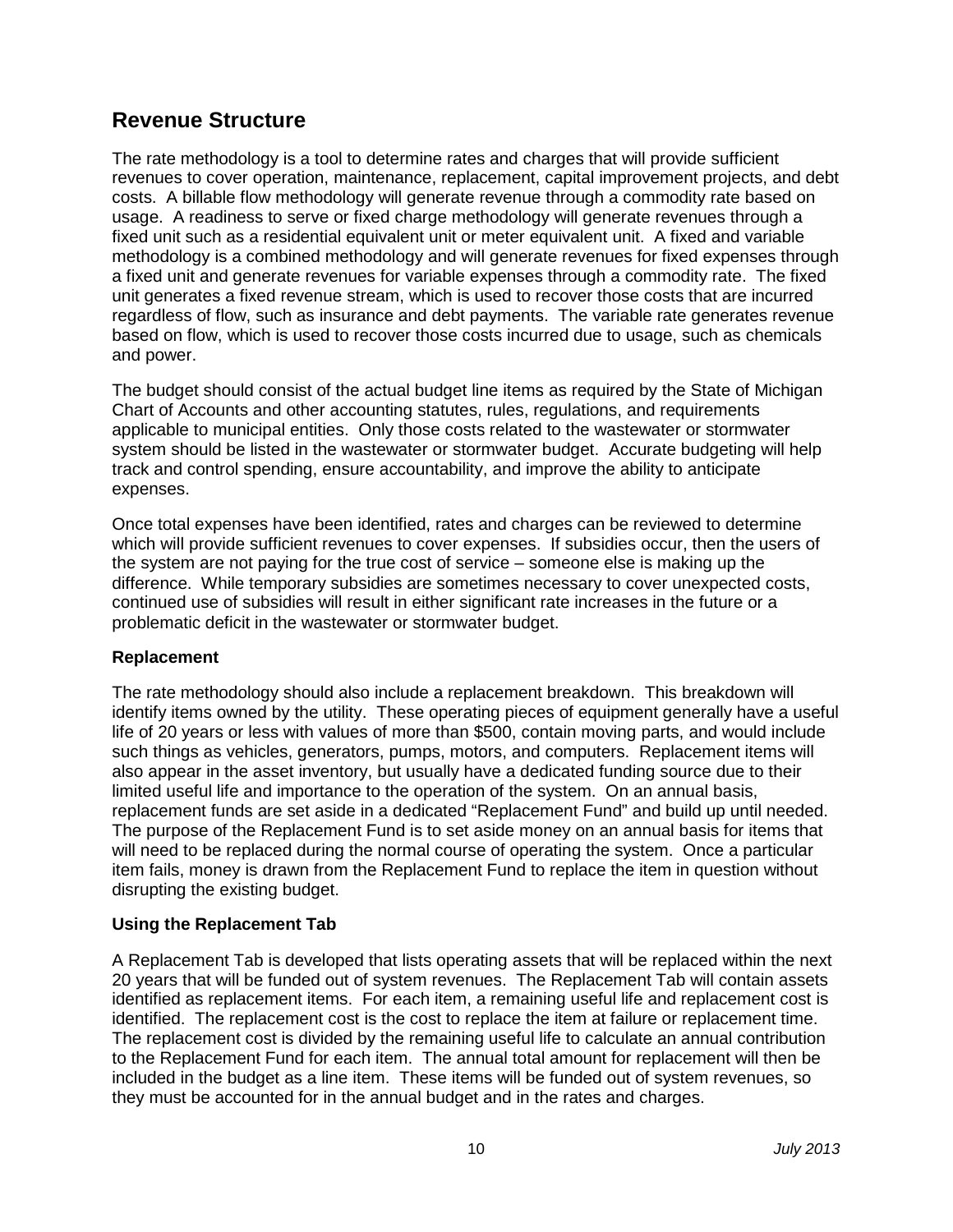# **Capital Improvement Project Plan**

A long-term Capital Improvement Plan (CIP) should look at the utility's needs for the future. Ideally, the planning period would be at least 20 years, with a minimum of 5 years. It is understood that the specific expenditures and needs of the utility in the latter years, say 15 to 20 years, are more speculative than the needs for the first 5 to 10 years, particularly the first 5 years. However, the inclusion of the needs for this longer time period will provide a better opportunity for the wastewater or stormwater system to plan for its capital needs. Capital improvement projects are projects that the utility has an extended period of time to plan for and are projects that usually cover high cost, non-recurring items.

There are several categories of capital improvements that must be considered. The categories are listed below.

- Capital Needs Related to Future/Upcoming Regulations
- Capital Needs Related to Major Asset Replacement
- Capital Needs Related to System Expansion
- Capital Needs Related to System Consolidation or Regionalization
- Capital Needs Related to Improved Technology

In order to fund any short or long-term project, the utility must first identify the desired project and its anticipated cost. Once costs have been identified, the utility can begin to set money aside to fund future projects. The Capital Improvement Fund is funded on an annual basis and the accumulated Capital Improvement Fund monies can be used to supplement bonding for the particular project, act as a down payment or cover the entire cost of the project as determined by the utility.

#### **Funding for Capital Improvement Projects**

The utility determines the estimated cost of each identified project and the intended date for project initiation. The clear identification of the project, its cost, and the intended timeframe provides the utility with a defensible presentation for setting aside and safeguarding funds for projects.

The following information is helpful when prioritizing and gaining support for a capital improvement project:

- Description of the project
- Brief statement regarding the need for the project
- Year project needed
- Is the year needed flexible or absolute
- Estimate of project cost
- How costs were estimated
- Funding source(s) considered/available for this type of project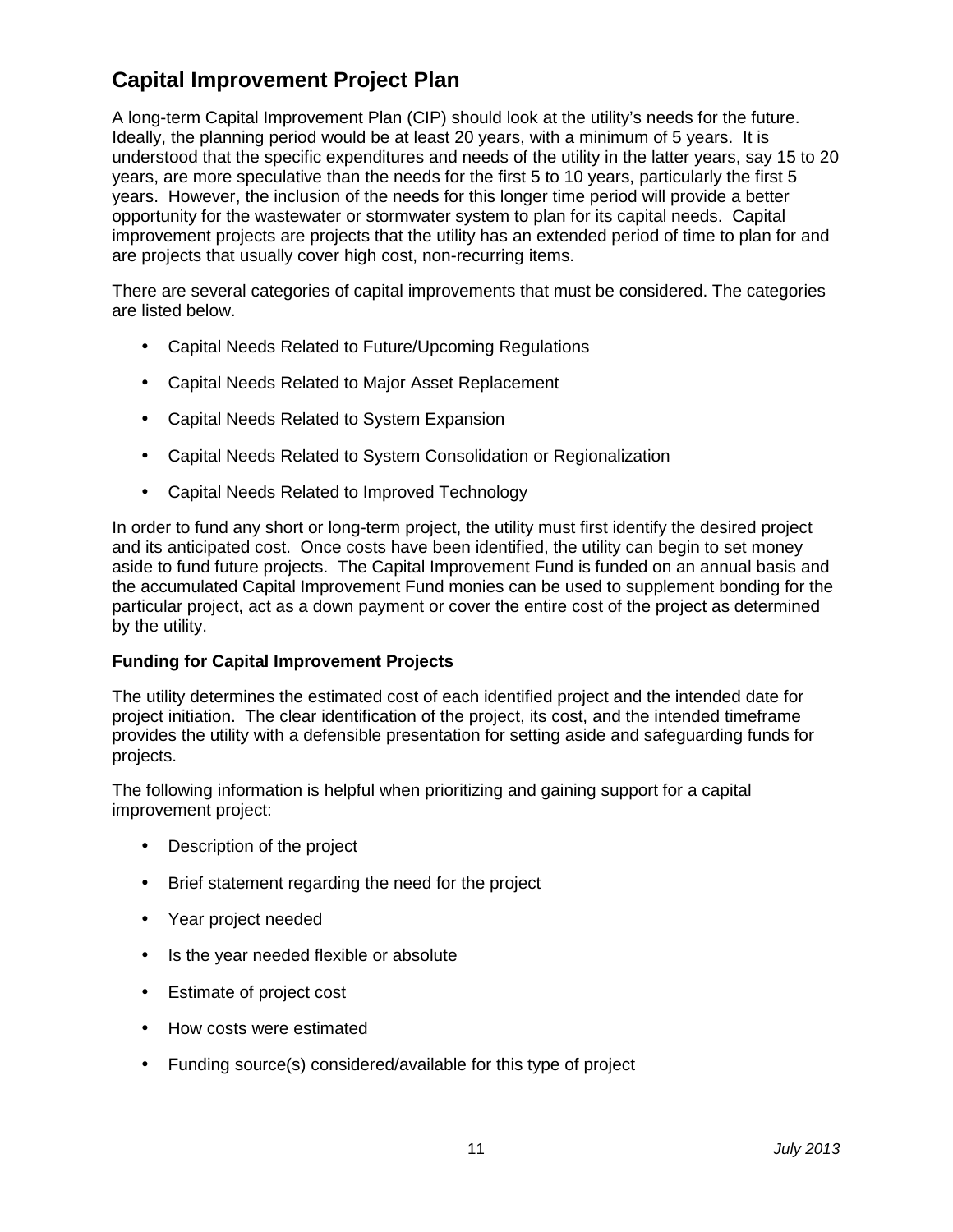- Changes in overall operations that may occur as a result of the project (include operator requirements, additional O&M costs, regulatory changes, any efficiencies that may be gained, etc.)
- Impact of the project on LOS

As stated previously, the CIP should cover a 20-year period. It should be updated each year so that it always shows 20 years of needs. If there are no needs in a particular year, the CIP can reflect this. Annual review of the project list may reveal that some projects can safely be pushed back for several years or may not be needed due to changing conditions. The projects are planned several years in advance, so conditions may have changed, eliminating or reducing the need for an identified project. Alternatively, some projects may now need to be addressed sooner than anticipated and the CIP will need to be adjusted accordingly.

Some of the expenses related to capital improvements may be funded out of the system's revenues rather than solely outside sources. If system revenues are to be used either to offset costs or as a debt repayment stream, the budgets and rates must reflect the costs.

#### **Using the Capital Improvement Project Tab**

A Capital Improvement Project Tab lists those projects that are planned for in the next 20 years. The spreadsheet will identify the projects, the anticipated timeframe in which the project will occur, the anticipated cost of the project, and the annual contribution to the Capital Improvement Fund for the item. The annual total amount for Capital Improvement Fund will then be included in the budget as a line item. These items will be funded out of system revenues, so they must be accounted for in the annual budget and in the rates.

### **Conclusion**

Asset management is a systematic process of operating, maintaining, and upgrading assets cost-effectively. It is an active, on-going process that provides information to managers in order to make sound decisions about their capital assets and allows decision makers to better identify and manage needed investments in their utility's infrastructure.

As the concept of asset management has grown in recent years, an extensive body of resources is now available to help develop and expand our knowledge and practice of asset management. This includes resources for utilities, such as software and guidebooks, as well as resources to help local officials understand and support asset management efforts. Asset management has been a major focus of the Environmental Protection Agency (EPA). The EPA has a dedicated website to asset management with numerous guidebooks for communities, which also offers on-line training and regional seminars on the subject. In addition, the EPA has also developed asset management software called Check Up Program for Small Systems (CUPSS), which is targeted for small communities. Furthermore, the DEQ has developed the asset management workbook described in this guide which is one of many tools a community can use for asset management.

Beginning in 2013, the DEQ will be including an asset management program requirement when reissuing NPDES permits for major municipal wastewater treatment plant permits that expire on October 1, 2012, and thereafter. In addition, evolving stormwater regulations are driving improved operation and maintenance of stormwater systems. With more and more focus on asset management, it is important for your community to begin asset management planning and seek out the resources that will provide for current and long-term sustainability of your wastewater and stormwater systems.